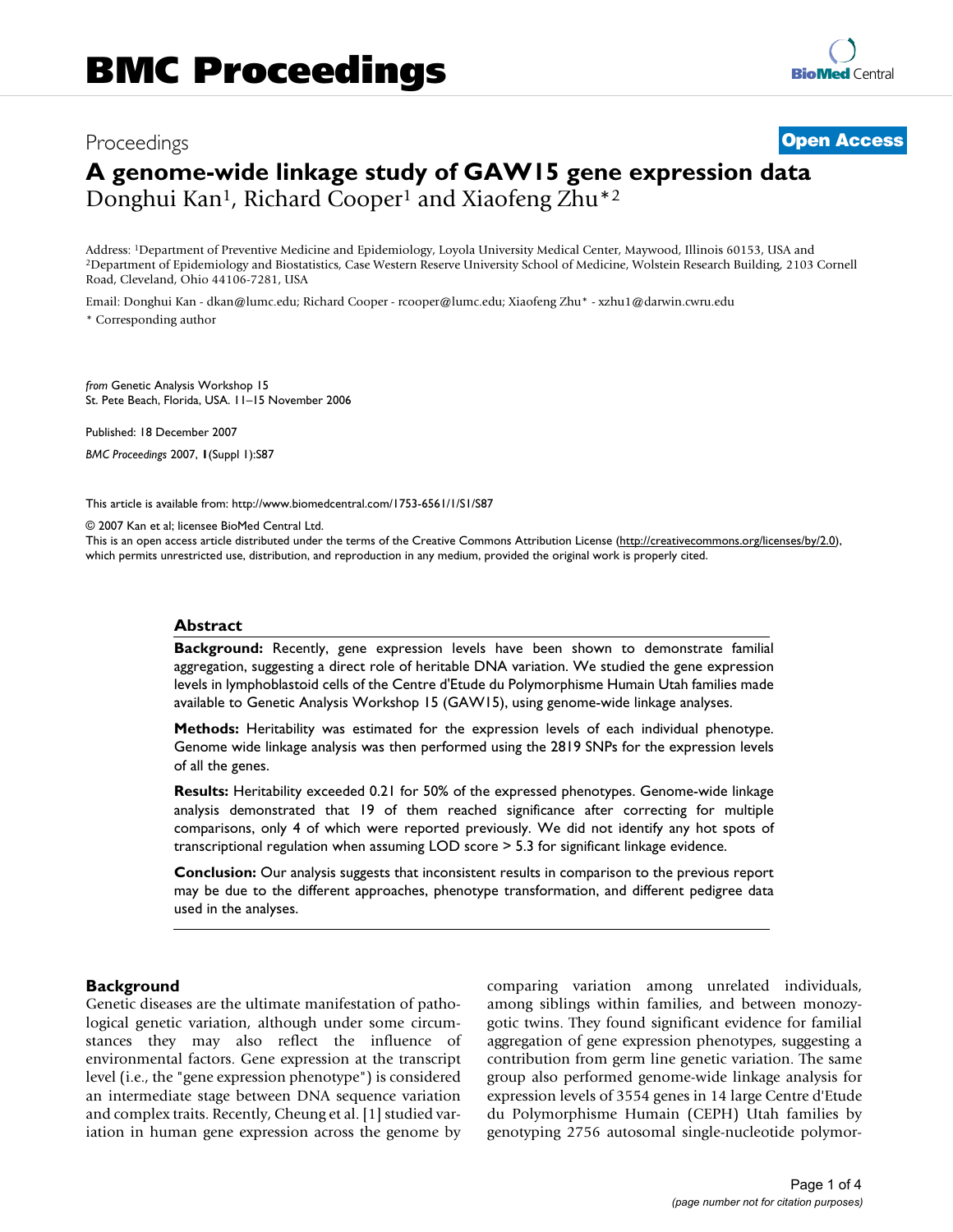phisms (SNPs). They identified significant linkage evidence for a large proportion of the expression phenotypes, further supporting a role for DNA sequence variation on these phenotypes. Furthermore, they identified regions, designated hot spots of transcriptional regulation, with significant linkage to several expression phenotypes [2]. We studied the same expression data made available to Genetic Analysis Workshop 15 (GAW15), using the variance-components method implemented in Merlin [3] in order to compare to the results obtained in the original report obtained with SIBPAL in S.A.G.E. [4]. The rationale for this comparison is that the variance-components approach may be more powerful than SIBPAL when a phenotype is normally distributed, but although SIBPAL is robust to the normality assumption, the variance-components approach is not.

# **Methods**

The human gene expression data in lymphoblastoid cells included 14 three-generation CEPH Utah families. The expression levels of 3554 of the 8500 genes tested were available for GAW15. In addition, 2819 autosomal SNPs were genotyped and provided by GAW15. The linkage map of the SNPs was calculated based on the deCode map using interpolation (Kong et al. [5]). We analyzed 3354 expression phenotypes after excluding SNPs on the X chromosome and those with gene locations that we were unable to locate.

## *Statistical analysis*

We implemented the software SOLAR to calculate heritability for each expression phenotype under the assumption of a polygenic model [6]. Genome-wide linkage analysis for each expression phenotype was then performed using the multipoint variance-components method as implemented in the software package Merlin. The variance-components method decomposes the total variance into the additive effect of a quantitative trait locus (QTL), polygenic effects, and random environmental effects. The likelihood ratio test was applied to test the null hypothesis of no additive genetic variance due to the QTL. We also performed linkage analysis using SIBPAL with w4 option for some phenotypes for comparison [4]. Because it was not our goal to address or evaluate corrections for multiple testing, in the spirit of a GAW analysis, despite the large number of tests performed, we present only point-wise test results here.

## **Results**

Figure 1 presents the distribution of heritability of 3354 expression phenotypes. The range of heritability is from 0 to 0.87 with an average of 0.22, suggesting a modest amount of genetic contribution to the expression level. The heritability distribution did not show clustering in chromosome regions, suggesting the inheritable expression phenotypes are randomly distributed across the genome.

We next performed multipoint linkage analysis using the variance-components approach implemented in Merlin. We observed 197 genome scans with LOD scores > 3.3 among the 3354 genome scans. In this report we used the criterion of a LOD score = 3.3 to correspond to a false-positive rate of  $\sim 0.05$  for a genome-wide linkage analysis of one trait [7], however we acknowledge that a better approach might be through simulations. We expected 168 genome scans to have LOD score over 3.3 by chance among the 3354 scans, i.e., relatively fewer than we observed. We identified 19 expression phenotypes that reached genome-wide significance after correction for 3354 tests (LOD > 5.3) according to Morley et al. [2] and these genes are listed in Table 1. However, only 4 of them overlapped with the set of phenotypes with the strongest evidence of linkage found by Morley et al. [2], who used SIBPAL in their analysis. Given the potential concern that the inconsistencies were due to the different analysis methods, genetic maps, or phenotype transformation, we reanalyzed these 19 gene expression phenotypes using SIBPAL. Ten of the 19 gene expression phenotypes had *p*values less than 10-10, suggesting these two approaches did contribute the difference of the results. Because SIB-PAL is robust to the trait normality assumption [8] and the results of Morley et al. used the log transformation of the phenotypes, we also performed linkage analysis for the log transformation of the 19 gene expression phenotypes using the two methods. The LOD score of *UGT2B17* dropped substantial using Merlin and a similar change was also observed using SIBPAL. The expression of *UGT2B17* had a bimodal distribution before the log trans-





The heritability distribution of 3354 gene expression phenotypes.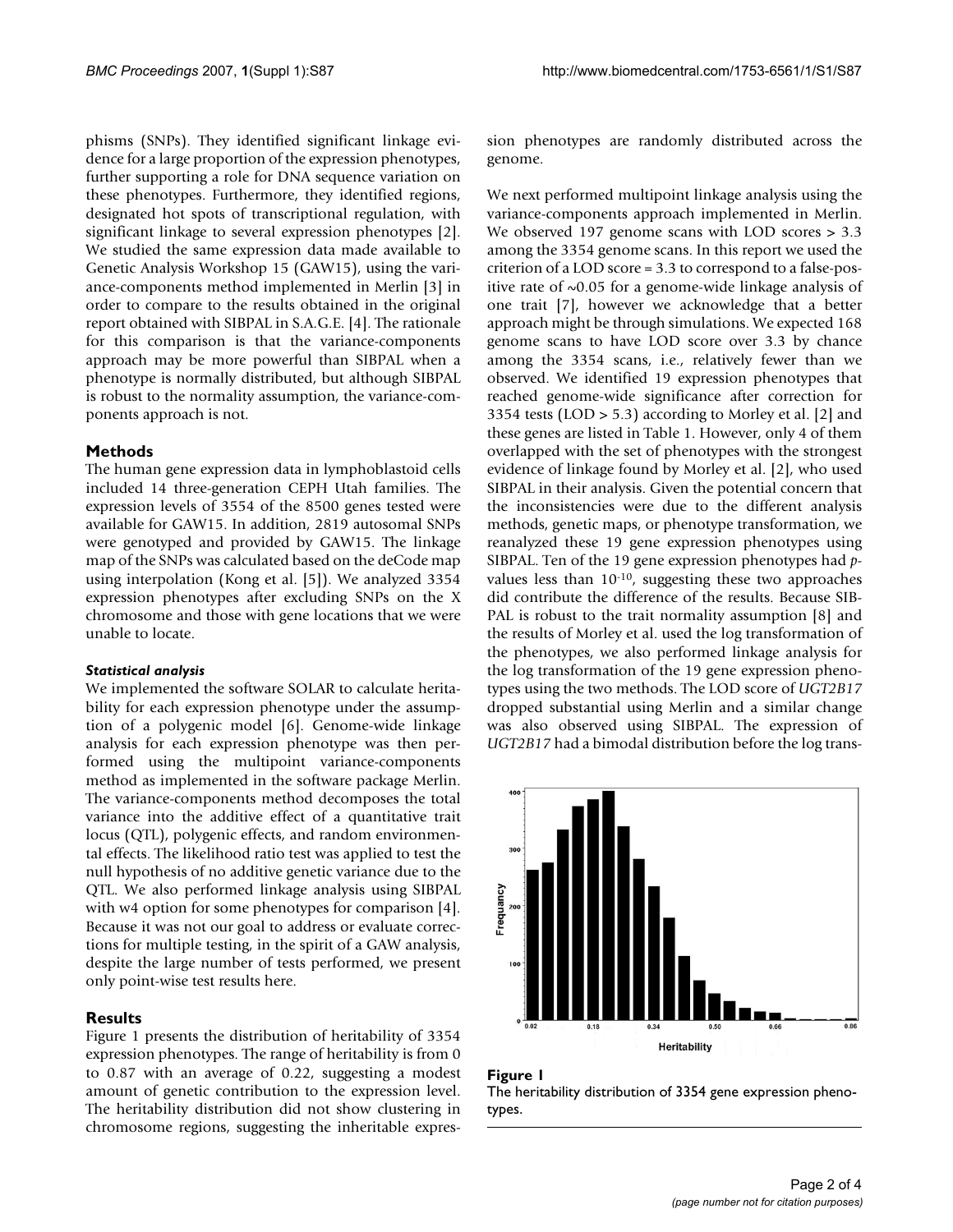formation and was skewed after the log transformation, which may explain the difference. We also observed substantial differences of linkage evidence for expression of *PYGB* and *TMED10* when analyzed by Merlin and SIBPAL. However, we did not observe any substantial departure from a normal distribution for these two expression phenotypes either before or after the log transformation, suggesting SIBPAL may be less powerful than the variancecomponents method when a trait is normally distributed. The range of heritability for these expression phenotypes is between 0.22 and 0.87. The correlation between the maximum LOD score and heritability is 0.64 (Fig. 2). The correlation remains large (0.54) when we limited to the LOD scores with heritability less than 0.1.

We next examined how many genes fall in the 1-LOD drop linkage region of its corresponding expression phenotype. The average width of the 1-LOD drop linkage region was 8.8 cM. Among the 197 regions with LOD scores > 3.3, only five genes fell in the 1-LOD drop region of the corresponding gene expression phenotype, indicating that the majority of the expression phenotypes are regulated by other genes. Morley et al. identified several master regulators of expression phenotypes through use of linkage evidence. We performed similar analyses by dividing the autosomal genome into 331 windows of 8.8 cM intervals and counted the number of linkage peaks falling in each window among the 197 linkage peaks. We identified five windows with over five hits and these windows are presented in Table 2. We calculated the probability of observing five or more hits per window using the same method described in Morley et al., and the probability is less than 0.00038. When the critical LOD score was increased to 4.0, we observed 81 linkage peaks and two windows with over four hits. The probability of four or more hits per window is less than 0.00012, assuming 81 linkage peaks randomly distributed. This suggested the possible existence of master regulators of transcription. We observed three hits in the hot spot region on chromosome 20 reported by Morley et al. when using the LOD > 3.3. However, the hot spot on chromosome 14 observed by Morley et al. [2] was not represented in our analysis. We did not observe any hot spots when the critical LOD score was increased to 5.3.

# **Discussion**

Gene expression phenotypes offer important insight into naturally occurring variation and might represent intermediate phenotypes between some genetic diseases and DNA variation. The genetic contribution to expression phenotypes has been studied in species from yeast to human [1,8,9]). Linkage evidence for a large proportion of the human expression phenotypes has been detected using the CEPH Utah family by Morley et al. [2]. Morley et al. also identified many hot spots of transcriptional regulation. Our heritability analysis using this data set also suggested that genetics has a modest influence on gene expression phenotypes. Overall, therefore, our results are consistent with the report by Morley et al. [2]. However, differences also appear between the two reports. Among

**Table 1: 19 gene expression phenotypes with genome-wide significant linkage evidence after correcting for multiple tests**

|                    |                               | Merlin VC LOD       |                                   | Linkage peak position |               |                |                       | SIBPAL linkage                    |
|--------------------|-------------------------------|---------------------|-----------------------------------|-----------------------|---------------|----------------|-----------------------|-----------------------------------|
| Genea              | Location                      | $log2$ -transformed | not log <sub>2</sub> -transformed | Chr                   | position (cM) | h <sup>2</sup> | $log2$ -transformed   | not log <sub>2</sub> -transformed |
| LOC388796          | $20q$                         | 14.65               | 13.92                             | 20                    | 59.3          | 0.66           | $2.9 \times 10^{-13}$ | $7.4 \times 10^{-13}$             |
| ZP3                | $7q$                          | 13.91               | 13.34                             | 7                     | 84.5          | 0.87           | $1.1 \times 10^{-16}$ | $4.4 \times 10^{-14}$             |
| <b>CHI3L2</b>      | 1p13                          | 13.06               | 12.72                             |                       | 119.2         | 0.75           | $10^{-16}$            | $10^{-16}$                        |
| <b>LRAP</b>        | 5q15                          | 11.38               | 8.51                              | 5                     | 105           | 0.58           | $10^{-16}$            | $4.4 \times 10^{-16}$             |
| DDX17              | 22q13                         | 11.36               | 10.3                              | 22                    | 49.8          | 0.59           | $3.0 \times 10^{-11}$ | $4.4 \times 10^{-12}$             |
| <b>PSPH</b>        | 7p15                          | 10.99               | 8.74                              | 7                     | 78.7          | 0.64           | $5.0 \times 10^{-9}$  | $5.2 \times 10^{-5}$              |
| UGT2BI7            | 4q13                          | 9.62                | 3.43                              | 4                     | 74.8          | 0.62           | $2.7 \times 10^{-5}$  | 0.03                              |
| HLA-DPBI           | 6p21                          | 8.87                | 8.8                               | 6                     | 49.7          | 0.7            | $5.0 \times 10^{-6}$  | $3.2 \times 10^{-5}$              |
| <b>ITGBIBPI</b>    | 2p25                          | 8.25                | 8.31                              | 2                     | 25.5          | 0.66           | $4.4 \times 10^{-11}$ | $2.1 \times 10^{-10}$             |
| <b>CSTB</b>        | 21q22                         | 7.39                | 7.54                              | 21                    | 85.4          | 0.49           | $7.4 \times 10^{-10}$ | $7.0 \times 10^{-9}$              |
| <b>PPAT</b>        | 4q12                          | 6.72                | 6.65                              | 4                     | 66.7          | 0.36           | $2.8 \times 10^{-8}$  | $4.8 \times 10^{-8}$              |
| IRF5               | 7q32                          | 6.08                | 6.32                              | 7                     | 124.2         | 0.51           | $3.1 \times 10^{-15}$ | $1.8 \times 10^{-14}$             |
| PEX <sub>6</sub>   | 6p21                          | 5.86                | 5.67                              | 6                     | 56.4          | 0.63           | $2.1 \times 10^{-5}$  | $9.2 \times 10^{-7}$              |
| RPL31              | $2q$                          | 5.77                | 5.87                              | $\overline{2}$        | 116.3         | 0.22           | $5.2 \times 10^{-11}$ | $4.9 \times 10^{-14}$             |
| <b>PYGB</b>        | 20p11                         | 5.66                | 3.96                              | 4                     | 55.6          | 0.67           | 0.085                 | 0.38                              |
| <b>HSD17B12</b>    | $\vert \vert$ p $\vert \vert$ | 5.51                | 5.49                              | П                     | 50.6          | 0.55           | $1.1 \times 10^{-10}$ | $6.7 \times 10^{-16}$             |
| <b>GSTMI</b>       | p                             | 5.49                | 5.14                              |                       | 118.3         | 0.68           | $7.8 \times 10^{-7}$  | $5.0 \times 10^{-5}$              |
| GSTM2              | 1p13                          | 5.31                | 5.15                              |                       | 119.16        | 0.42           | $3.7 \times 10^{-6}$  | $1.5 \times 10^{-5}$              |
| TMED <sub>10</sub> | 14q24                         | 5.31                | 5.27                              | 4                     | 56.3          | 0.58           | 0.12                  | 0.08                              |

<sup>a</sup> Genes in bold were also reported by Morley et al. [2].